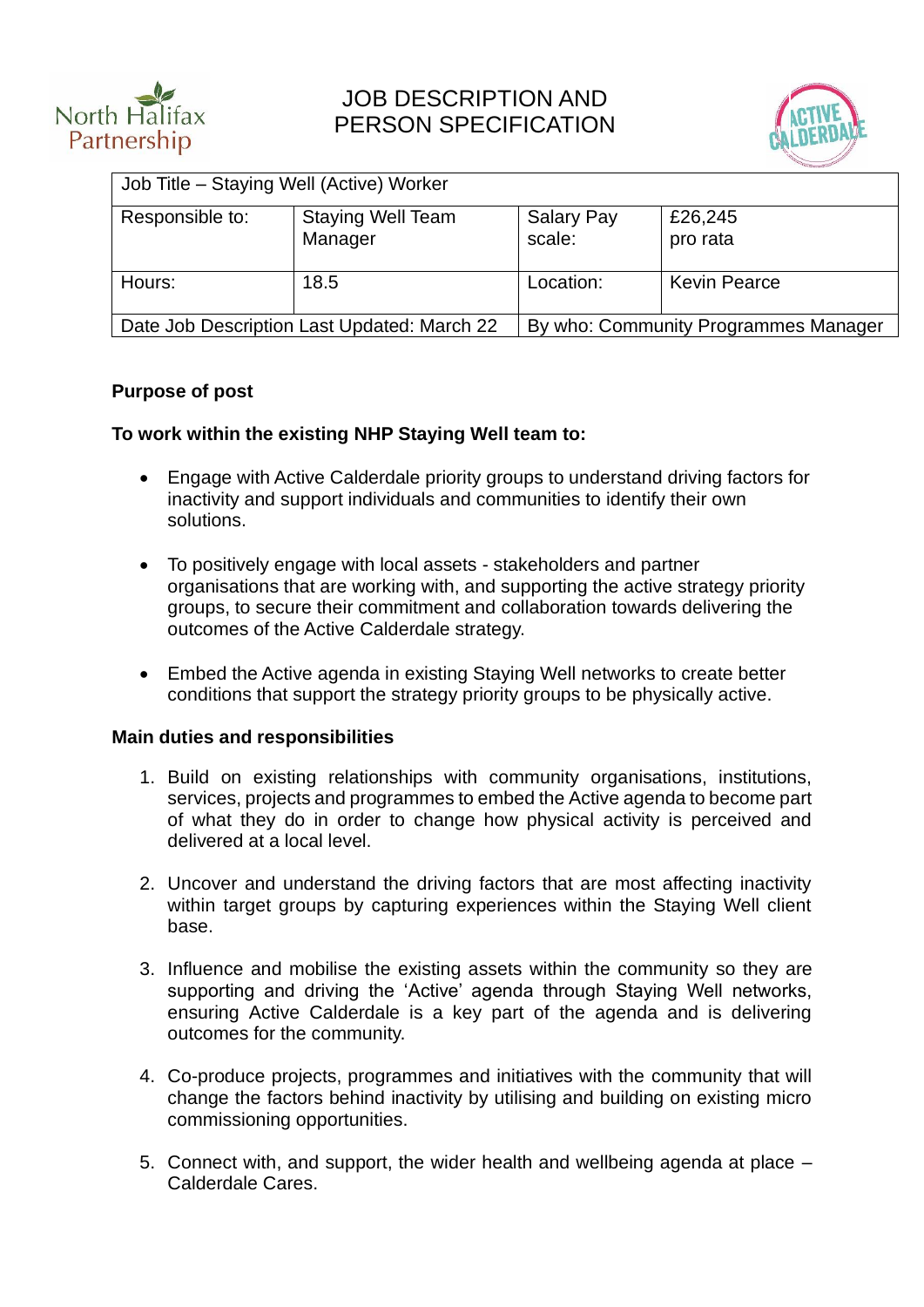- 6. Work closely with the PBSA Active Worker and wider NHP staff to ensure a joined up coherent approach to physical activity at a local level – connecting community assets to maximise local opportunities and reduce duplication.
- 7. Work within NHP to ensure we are 'leading from the front' as a local organisation.
- 8. Prepare reports on project delivery for North Halifax Partnership Board and Active Calderdale

#### *Any other duties and responsibilities appropriate and relevant to the post, including:*

- 9. To carry out the duties in compliance with NHP Equal Opportunities Policy and other policies designed to protect employees and service users.
- 10.To have a clear understanding of safeguarding policies and procedures and to act appropriately should areas of concern arise, in line with the North Halifax Partnership (NHP) policies and procedures.

## **About NHP**

North Halifax Partnership (NHP) is a community-led charity with a purpose to support individuals from cradle to grave, and to carry out activities which relieve poverty and disadvantage, promote health and wellbeing, and strengthen communities. We deliver children's centres and family support services; a Staying Well service to tackle loneliness and isolation; the Ovenden and Mixenden Initiative helps people into employment and training, provides youth and diversionary projects and delivers activities that make the community safer, cleaner, greener and more cohesive. Find out more at www.northhalifaxpartnership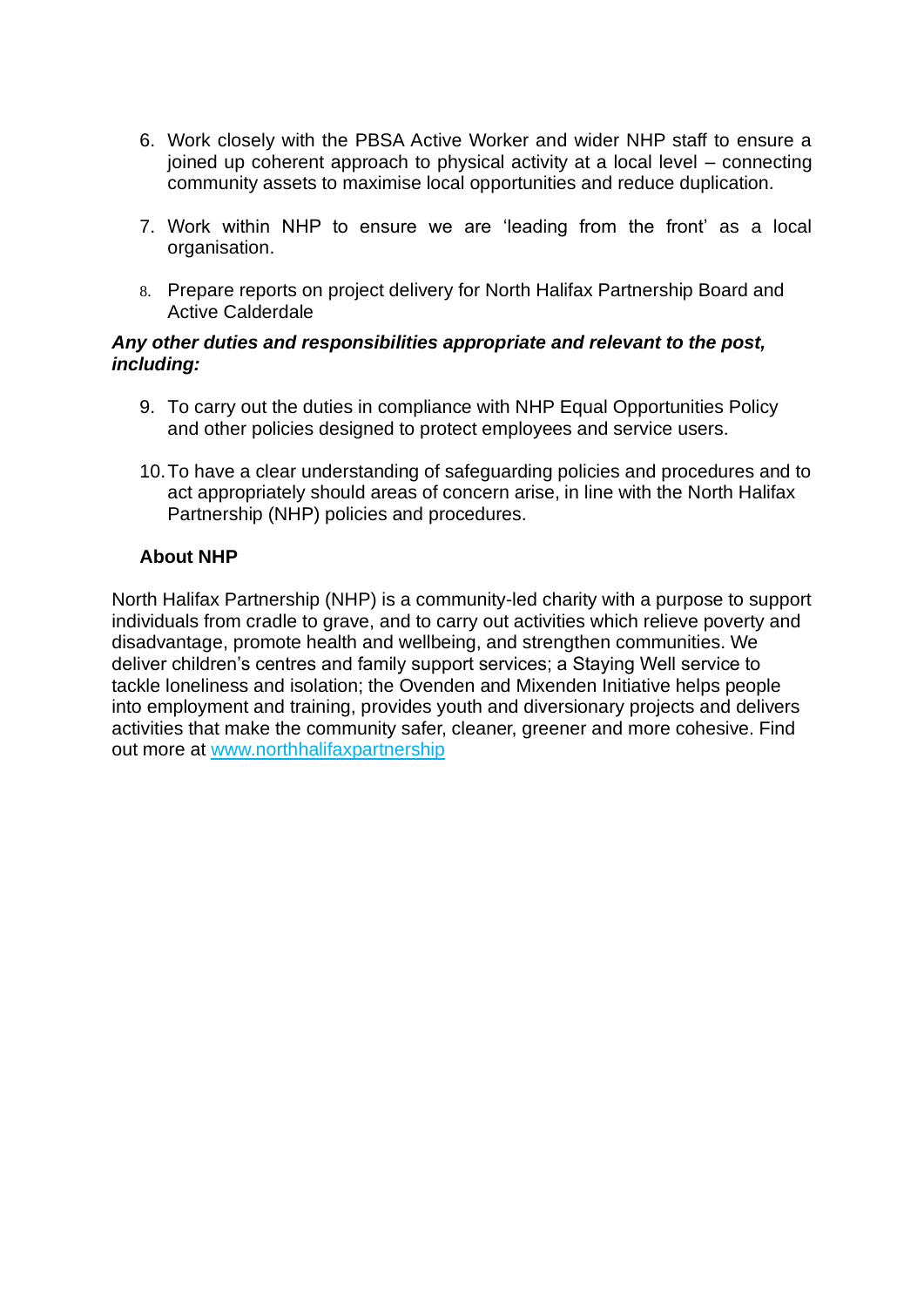# PERSON SPECIFICATION





*North Halifax Partnership Ltd is an equal opportunity employer. We are committed to safeguarding and promoting the welfare of children and we expect all staff and volunteers to share this commitment. A disclosure and barring service check is undertaken for all staff – a caution or conviction does not automatically prevent an offer of a job and any issue may be discussed with a prospective employee.*

| <b>POST TITLE:</b>                   |                              | Staying Well (Active) Worker                                                                                             |  |
|--------------------------------------|------------------------------|--------------------------------------------------------------------------------------------------------------------------|--|
| <b>Criteria</b>                      | <b>Attributes</b>            | <b>Criteria</b>                                                                                                          |  |
| <b>Relevant</b><br><b>Experience</b> |                              | <b>Essential</b>                                                                                                         |  |
|                                      |                              | Experience of developing and maintaining positive stakeholder relationships that deliver impact.                         |  |
|                                      |                              | A track record of achievement of results and impact gained by experience in a field related to<br>community development. |  |
|                                      |                              | Experience of community development and engagement                                                                       |  |
|                                      |                              | Desirable                                                                                                                |  |
|                                      |                              | Carrying out various methods of consultation                                                                             |  |
|                                      |                              | Experience of working with individuals and communities to address physical inactivity                                    |  |
|                                      | Education,<br>qualifications | <b>Essential</b>                                                                                                         |  |
| and Training<br><b>Attainments</b>   |                              | GCSE (c or above) in English and Maths or the ability to demonstrate can work to this level                              |  |
|                                      |                              | <b>Desirable</b>                                                                                                         |  |
|                                      |                              | Level 4 or above qualification in community development, or similar relevant qualification.                              |  |
|                                      |                              | Willingness to undertake relevant training                                                                               |  |